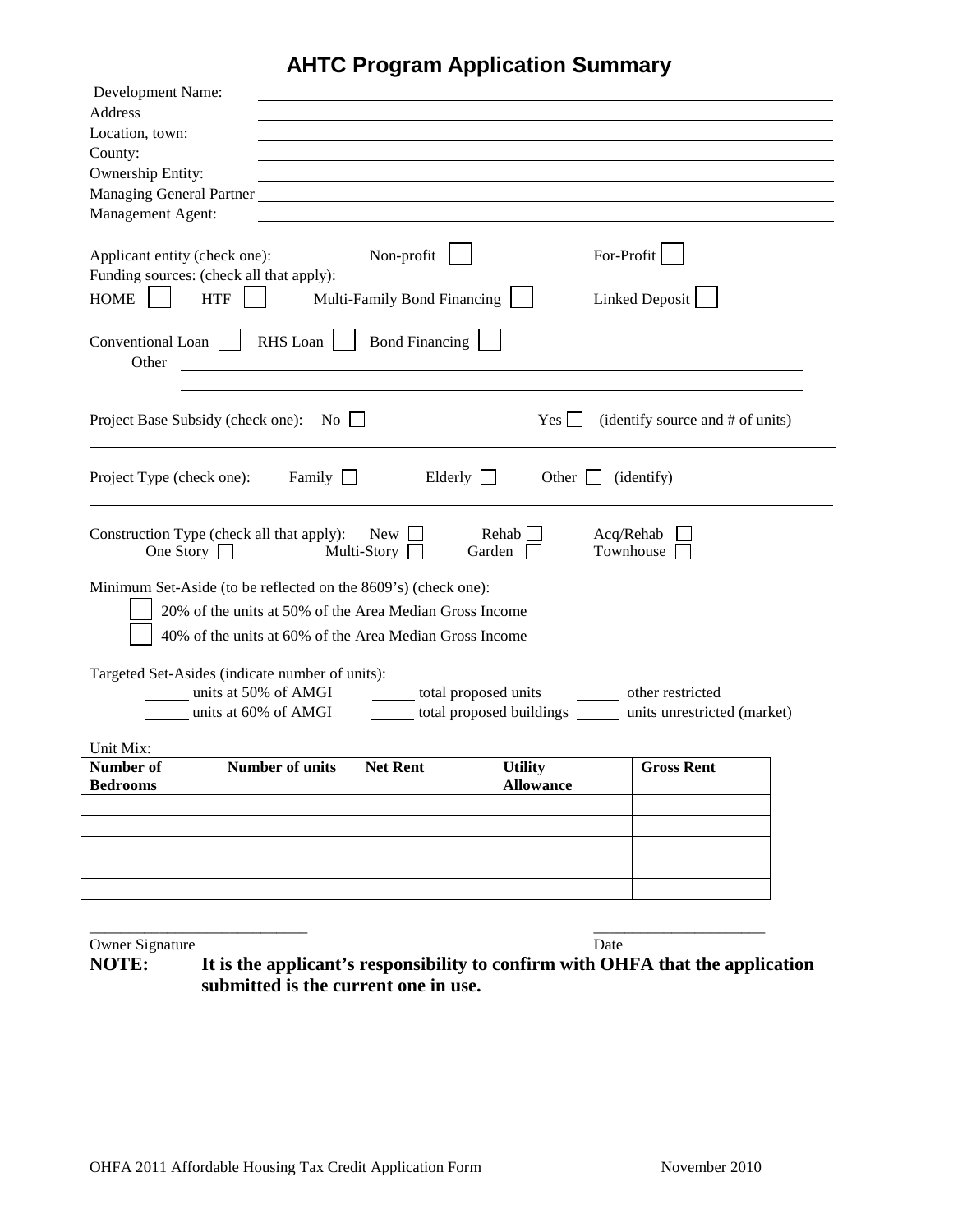

# **OKLAHOMA HOUSING FINANCE AGENCY** Affordable Housing Tax Credits Program (AHTC) **2011 Application Form for Reservation**

**100 N.W. 63rd St., Suite 200 Oklahoma City, OK 73116 or P.O. Box 26720 Oklahoma City, OK 73126-0720**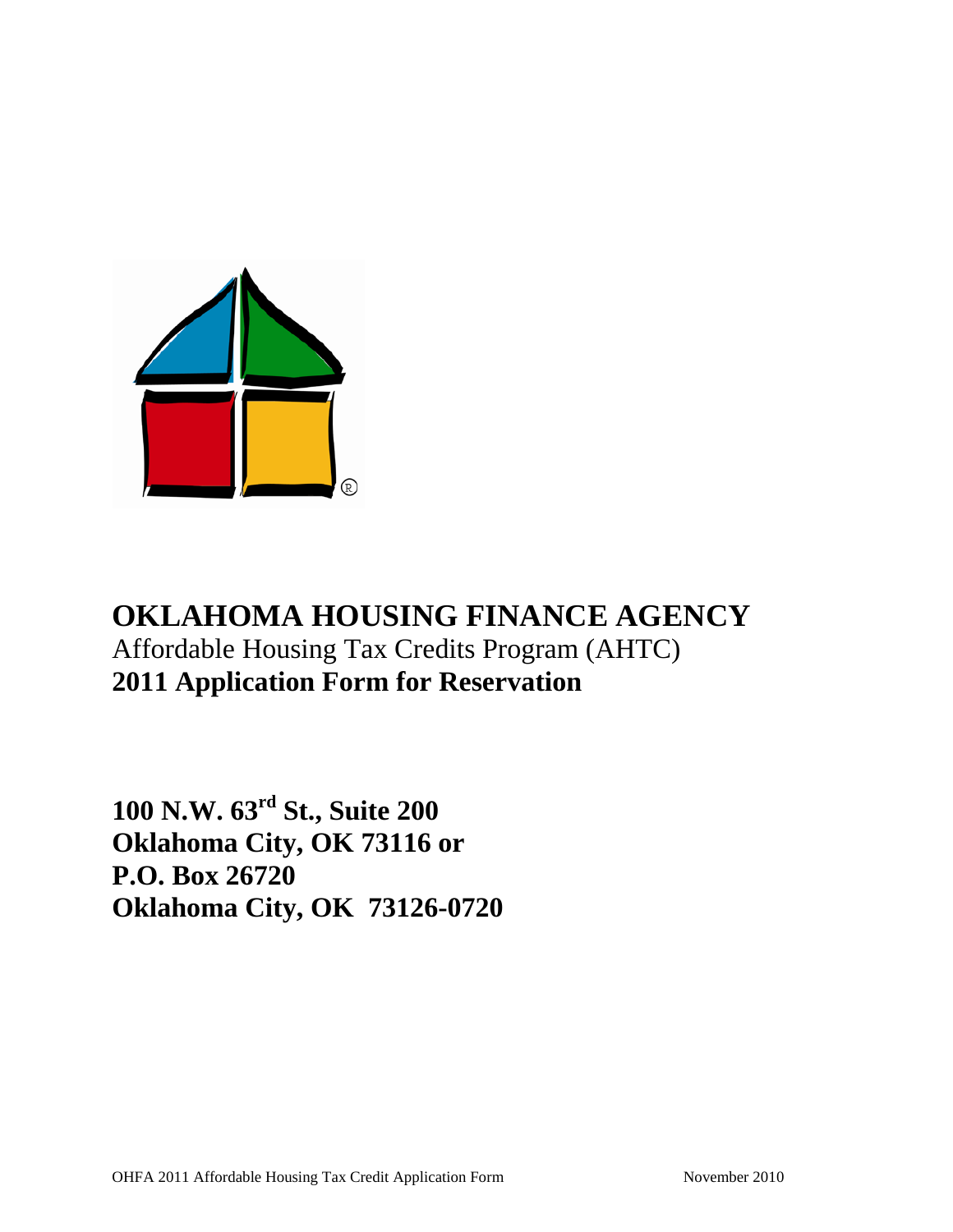## **DOCUMENT & TAB REQUIREMNTS FORMAT**

**In order to facilitate your application's review, organize your application and its required supporting documentation by submitting them in a three-ring binder. All pages are to be numbered sequentially within each tab. Handwritten numbering is acceptable.** 

**Check box to indicate completion.**

|                                                                                                                                                               | 1ADH |
|---------------------------------------------------------------------------------------------------------------------------------------------------------------|------|
| <b>AHTC Program Application Summary and Application</b>                                                                                                       |      |
| <b>Source and Documentation of Utility Allowance, Project-based</b><br>Rent Approval (if Applicable), and National Non-Metro documentation<br>(if Applicable) |      |
| <b>Construction Cost Breakdown</b>                                                                                                                            |      |
| 15-year pro forma                                                                                                                                             | 3    |
| Letters of Credit/Funding Commitments for All funding sources,<br>including Construction & Permanent                                                          |      |
| <b>Syndication Commitment/Letter of Intent</b>                                                                                                                |      |
| <b>Location Map</b>                                                                                                                                           | 5    |
| <b>Notice Requirements</b>                                                                                                                                    | 5    |
| <b>Market Study</b>                                                                                                                                           | 6    |
| <b>Non-Profit Documentation (if applicable)</b>                                                                                                               |      |
| <b>Capacity and Prior Performance Documentation and Identity</b><br>of Interest                                                                               | 8    |
| <b>Resolution of Support</b>                                                                                                                                  |      |
| <b>Acquisition Credits/ten-year holding requirement (if applicable)</b>                                                                                       | 10   |
| <b>Readiness to Proceed- Site Control, Preliminary Plans or Specifications,</b><br><b>Zoning</b>                                                              | 11   |
| Capital Needs Assessment & C.N.A Certification (if applicable)                                                                                                | 12   |
| <b>Self certification for Development Amenities</b>                                                                                                           | 13   |
| Development Amenities waiver for rehab projects (if applicable)                                                                                               | 13   |

2

**TAB #**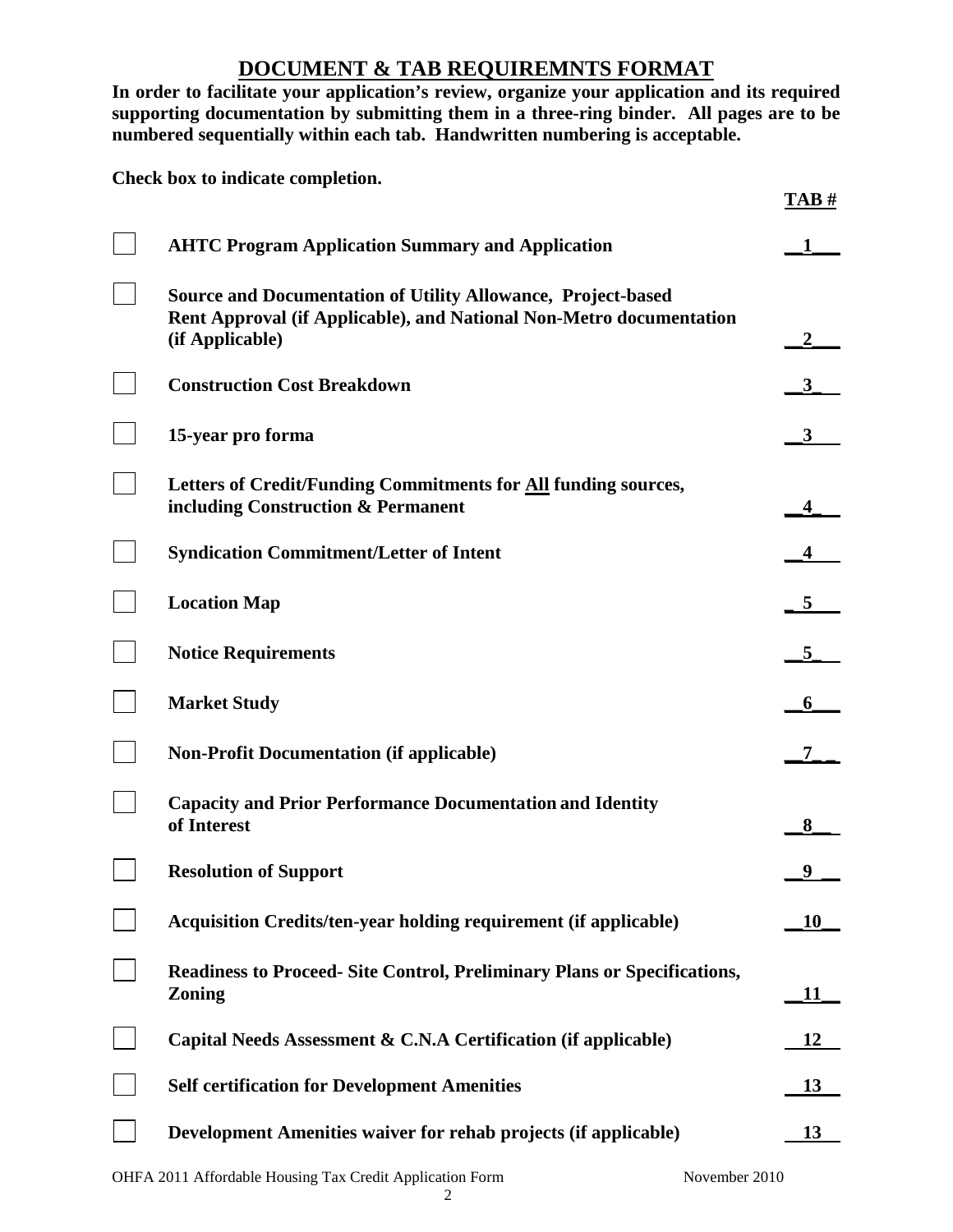| <b>Self Certification for Section 42 Leasing Language</b>                       | 13        |
|---------------------------------------------------------------------------------|-----------|
| <b>Self Certification for Development Services</b>                              | 13        |
| Self Certification on Acceptance of Referrals from the local PHA<br>and/or OHFA | 13        |
| <b>EVALUATION AND RATING CRITERIA REVIEW</b>                                    |           |
| <b>Applicant's Self Score Sheet &amp; Certification</b>                         | 14        |
| <b>Income Targeting</b>                                                         | 14        |
| <b>Term of Affordability</b>                                                    | 14        |
| <b>Tenant/Special Needs Populations</b>                                         | 14        |
| <b>Development Location and Housing Characteristics</b>                         | 15        |
| <b>Development Leverage</b>                                                     | <b>16</b> |
| <b>Community Support</b>                                                        | 17        |
| <b>Development Team Experience</b>                                              | 18        |
| <b>Management Experience</b>                                                    | 18        |
| <b>Tenant Populations of individuals with children</b>                          | 19        |
| <b>Tenant Ownership</b>                                                         | 20        |
| Preservation of affordable housing developments                                 | <u>21</u> |
| <b>Energy Efficiency</b>                                                        | 22        |
| <b>Historic Nature</b>                                                          | <u>23</u> |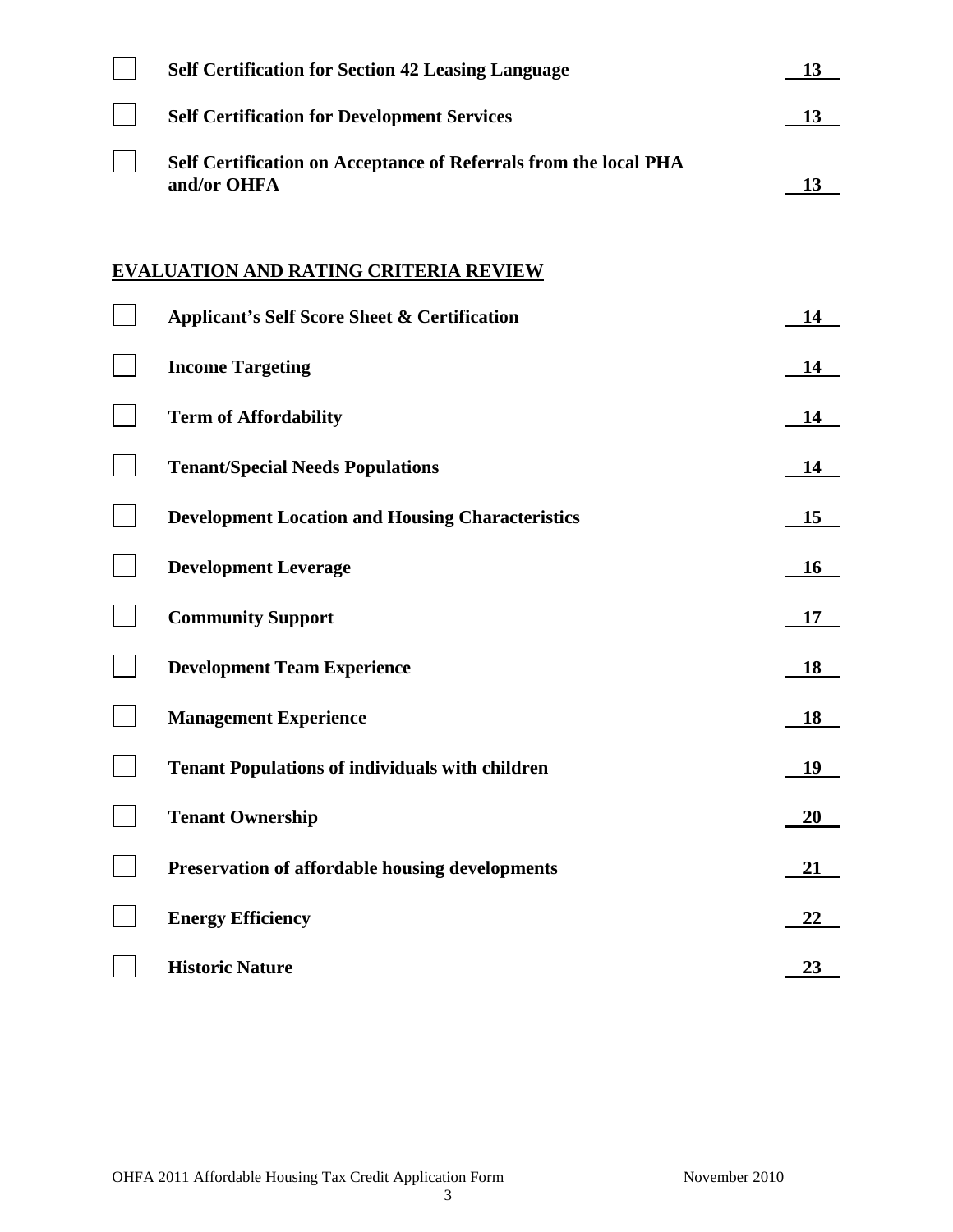#### **OKLAHOMA HOUSING FINANCE AGENGY 2011 AFFORDABLE HOUSING TAX CREDIT APPLICATION FOR RESERVATION**

The applicant must fill out *ALL* applicable parts of the application form *FULLY* and include *ALL* documents and supplementary materials required. *ALL blanks must be typed and filled out completely.* If a section is not applicable, then mark it as such.

#### **I. GENERAL DEVELOPMENT INFORMATION**

| A.              |                                                                                             | Development Name                                                                                                                                                                                                                               |                               |             |                |
|-----------------|---------------------------------------------------------------------------------------------|------------------------------------------------------------------------------------------------------------------------------------------------------------------------------------------------------------------------------------------------|-------------------------------|-------------|----------------|
|                 |                                                                                             | Site Address <u>and the set of the set of the set of the set of the set of the set of the set of the set of the set of the set of the set of the set of the set of the set of the set of the set of the set of the set of the se</u>           |                               |             |                |
|                 |                                                                                             |                                                                                                                                                                                                                                                |                               |             |                |
|                 |                                                                                             | Allocation Year ____________ Application Cycle ___________ Application Date _________                                                                                                                                                          |                               |             |                |
| <b>B.</b>       | Amount of Annual Credit Requested                                                           |                                                                                                                                                                                                                                                | $\frac{1}{2}$ (From Part XIV) |             |                |
|                 |                                                                                             | Check all applicable Set-asides: Non-Profit<br>Elderly                                                                                                                                                                                         | Rural 515<br>General Pool     | Other Rural |                |
| $\mathcal{C}$ . | New Construction<br>Rehabilitation<br>date.<br>of the rehabilitation.<br>$\Box$ Acquisition | Type of Credit Requested (check all that apply)<br>Rehabilitation and Acquisition with units occupied or suitable for occupancy on acquisition<br>Rehabilitation and Acquisition with units occupied or suitable for occupancy upon completion |                               |             |                |
| D.              |                                                                                             | Is this a USDA Rural Development (515, 538, or other) Development?                                                                                                                                                                             |                               | Yes         | N <sub>o</sub> |
| E.              |                                                                                             | Is this Development using HOME funding?                                                                                                                                                                                                        |                               | Yes         | N <sub>o</sub> |
| F.              |                                                                                             | Is this Development using Tax Exempt Bond financing?<br>(If "yes" it must be at least 50% of aggregate basis)                                                                                                                                  |                               | Yes         | N <sub>o</sub> |
| G.              |                                                                                             | Minimum Low-income Threshold for Credit eligibility (check one)                                                                                                                                                                                |                               |             |                |
|                 |                                                                                             | 20% of the units serving households at 50% of the area median<br>40% of the units serving households at 60% of the area median                                                                                                                 |                               |             |                |
| Η.<br>years.    | Low-income Compliance Period                                                                | This Development will remain low-income with occupancy described above for ______ (up to 40)                                                                                                                                                   |                               |             |                |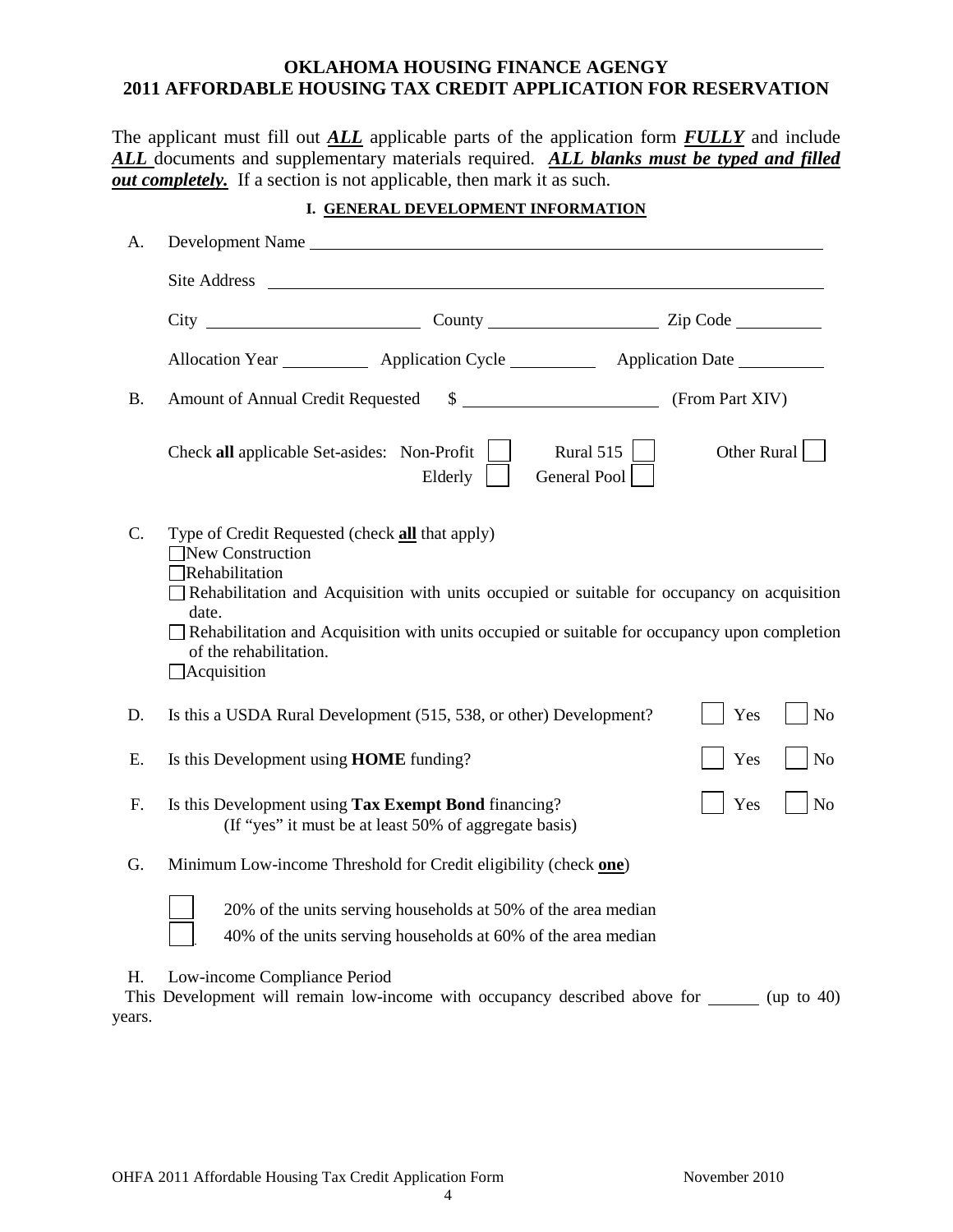| I. | <b>Total Low-income Targeting</b><br>$\frac{(\%)}{(\%)}$ of the low-income units will serve households at ___% of the area median income<br>(# )                                                               |                       |
|----|----------------------------------------------------------------------------------------------------------------------------------------------------------------------------------------------------------------|-----------------------|
|    | $\frac{(\%)}{(\%)}$ of the low-income units will serve households at ___% of the area median income<br>(#)                                                                                                     |                       |
|    | $\frac{(\%)}{(\%)}$ of the low-income units will serve households at __% of the area median income<br>(#)                                                                                                      |                       |
| J. | Total number of buildings                                                                                                                                                                                      |                       |
| K. | Multifamily<br><b>Single Family</b><br>Type of Housing:                                                                                                                                                        |                       |
| L. | Type of Units<br>Townhomes<br>Semi-Detached<br>Apartments<br><b>SRO</b><br>Manufactured                                                                                                                        | Detached<br>Other     |
| M. | Number of Floors in the Tallest Building ______; Elevator Construction?                                                                                                                                        | Yes<br>N <sub>o</sub> |
| N. | Targeting of Units (Indicate type and % of units) - can total more than 100%<br>Elderly _________ AIDS/HIV _________ Disabled                                                                                  | Family                |
|    |                                                                                                                                                                                                                |                       |
| 0. | Is this Development located in a Metropolitan Statistical Area?<br>Yes                                                                                                                                         | N <sub>o</sub>        |
| P. | <b>Census Tract Number</b>                                                                                                                                                                                     |                       |
| Q. | Is this Development located in a Qualified Census Tract or Difficult to Develop Area?                                                                                                                          |                       |
|    |                                                                                                                                                                                                                |                       |
|    | $\vert$ No If yes, submit evidence of eligibility.<br><b>Yes</b>                                                                                                                                               | Tab# 15               |
| R. | Are you requesting the non QCT/DDA 130% general adjustment boost?<br>(Note that an Applicant can only check "yes" for either item Q. or item R. not both)                                                      | N <sub>o</sub><br>Yes |
| S. | State House District: Congressional District:<br><b>State Senate District:</b>                                                                                                                                 |                       |
| T. | Is the site part of an organized plan?<br>Yes<br>No                                                                                                                                                            |                       |
|    | If yes, explain and provide documentation.                                                                                                                                                                     | <u>Tab# 11</u>        |
| U. | Site Control is a <b>requirement</b> for eligibility for a tax credit reservation.<br>Yes<br>Is site currently under control?<br>N <sub>o</sub><br>If yes, control is in the form of: (Include documentation): | <u>Tab# 11</u>        |
|    | Option<br>Deed<br>Lease<br>Other (specify)                                                                                                                                                                     |                       |
|    | <b>Expiration Date:</b>                                                                                                                                                                                        |                       |
|    | N <sub>o</sub><br>V. Is site properly zoned?<br>Yes<br>Include documentation from entity providing zoning.                                                                                                     | <u>Tab# 11</u>        |
|    | W. Are all utilities available to and of the appropriate size for the Development?                                                                                                                             | <u>Tab# 11</u>        |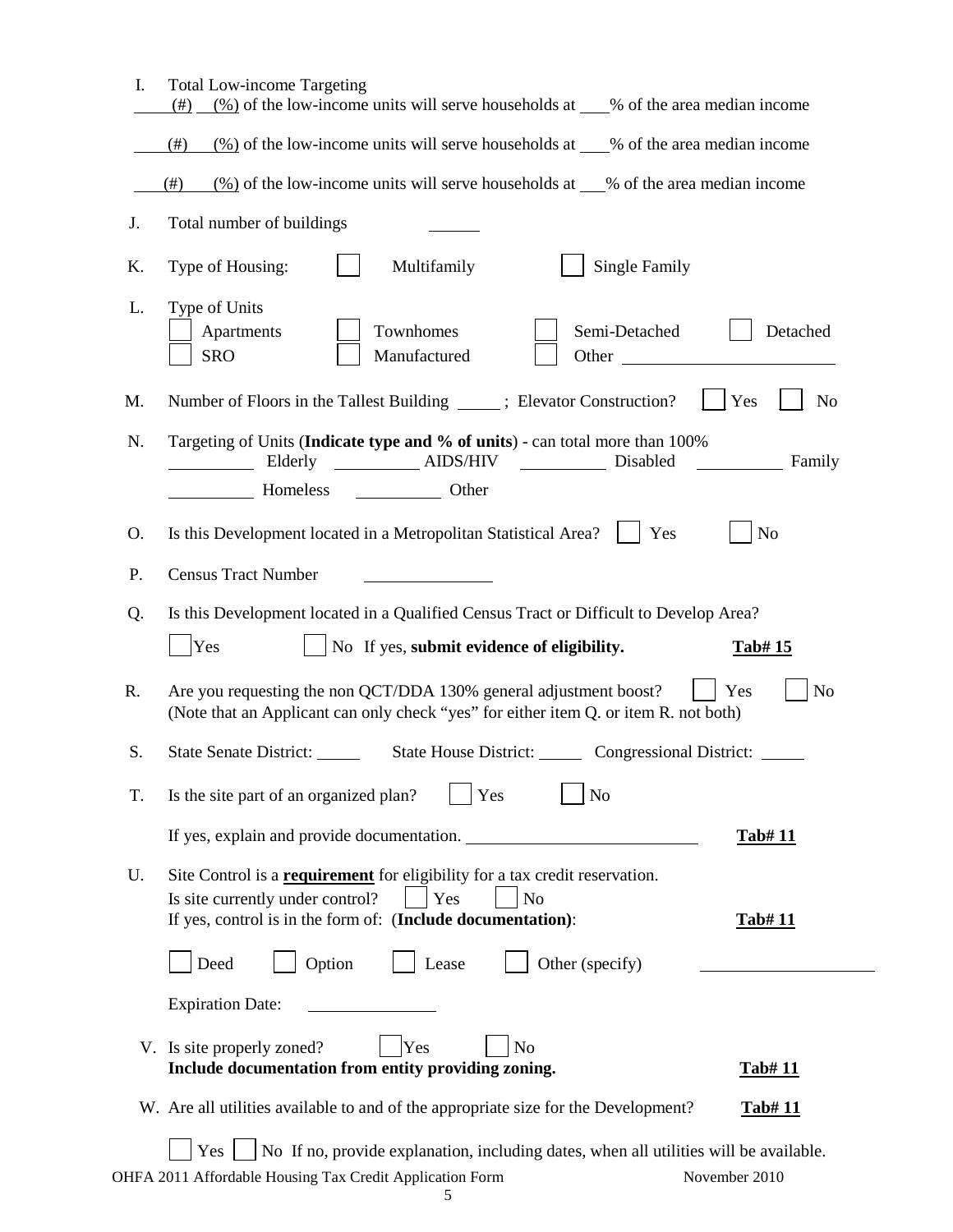| Χ. |  |  |  | Legal description of the property as identified in the site control document. |
|----|--|--|--|-------------------------------------------------------------------------------|
|    |  |  |  |                                                                               |

Y. If Development includes acquiring buildings, buildings acquired or to be acquired from:

| Related party |
|---------------|

party unrelated party

 Z. List below, by building address, the date the building(s) was last placed in service, date the building was or will be acquired, and the number of years between the date the building was last placed in service and date of acquisition. If applicable, applicant must submit evidence of approved waiver of ten-year rule by a letter ruling from the IRS. Attorney's opinion must be submitted if building(s) is to be included in eligible basis.

| <b>Building Address</b> | Last Placed in Service Acquisition Date | # Years since PIS |
|-------------------------|-----------------------------------------|-------------------|
|                         | Date                                    |                   |
|                         |                                         |                   |
|                         |                                         |                   |
|                         |                                         |                   |
|                         |                                         |                   |
|                         |                                         |                   |
|                         |                                         |                   |
|                         |                                         |                   |
|                         |                                         |                   |
|                         |                                         |                   |
|                         |                                         |                   |
|                         |                                         |                   |
|                         |                                         |                   |
|                         |                                         |                   |

## **WHEN IS THE ACQUISITION PLACED IN SERVICE?**

- **IF HABITABLE, THE DATE THE BUILDING IS "READY AND AVAILABLE" FOR ITS SPECIFICALLY DESIGNED FUNCTION.**
- **IF** *NOT* **HABITABLE, THE PLACED-IN-SERVICE DATE WILL BE THE SAME AS THE REHAB PLACED-IN-SERVICE DATE, WHEN THE BUILDING IS HABITABLE.**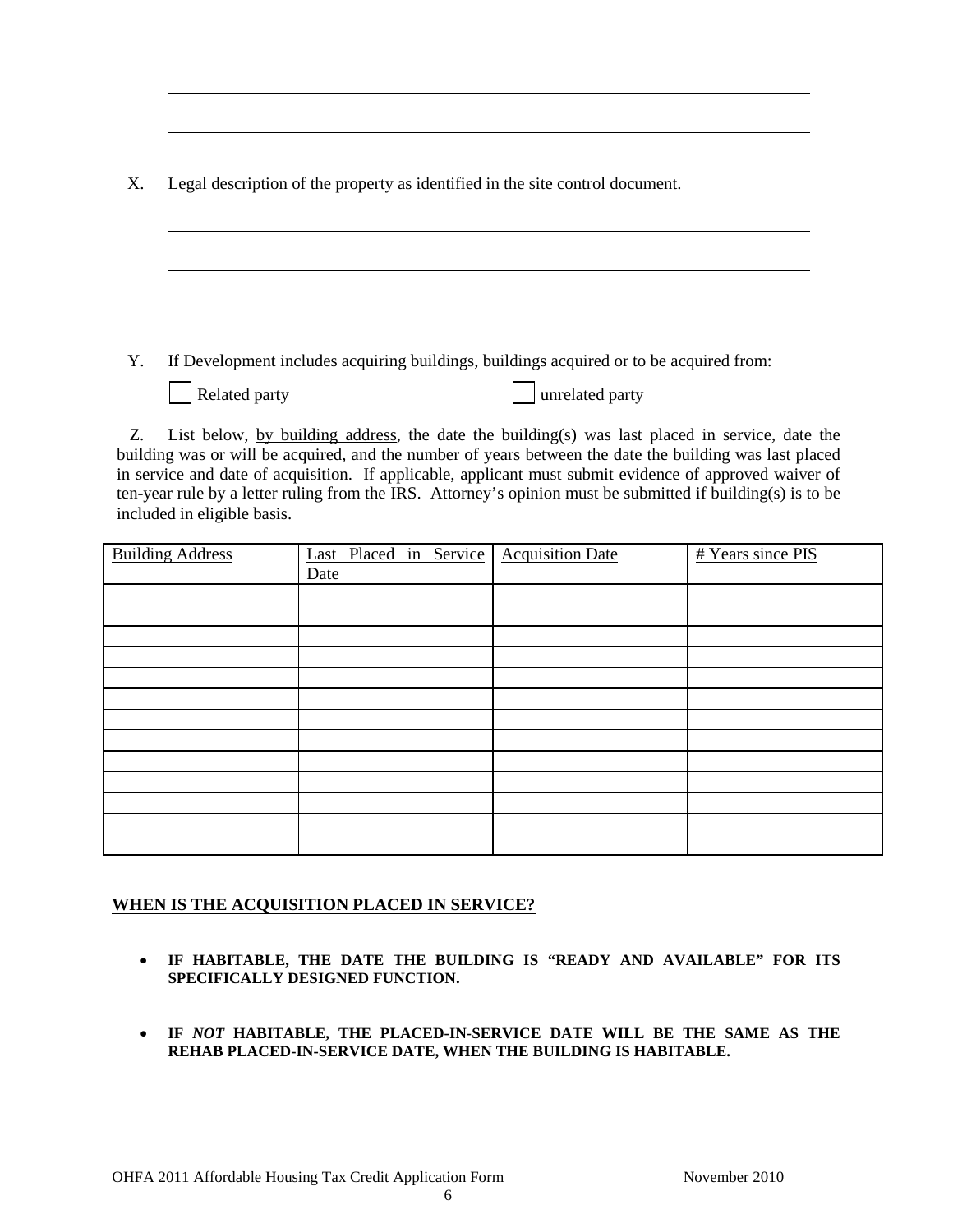## **II. OWNER/APPLICANT INFORMATION**

|                                                                                                                              |                                                                                                                                                                                                                                | Date Obtained    |
|------------------------------------------------------------------------------------------------------------------------------|--------------------------------------------------------------------------------------------------------------------------------------------------------------------------------------------------------------------------------|------------------|
|                                                                                                                              |                                                                                                                                                                                                                                |                  |
|                                                                                                                              |                                                                                                                                                                                                                                |                  |
|                                                                                                                              |                                                                                                                                                                                                                                | Zip Code         |
|                                                                                                                              | Phone $($ ) Fax $($ $)$                                                                                                                                                                                                        |                  |
| Taxpayer I.D. (Owner)                                                                                                        |                                                                                                                                                                                                                                |                  |
|                                                                                                                              | Owner                                                                                                                                                                                                                          |                  |
|                                                                                                                              | Street Address and the state of the state of the state of the state of the state of the state of the state of the state of the state of the state of the state of the state of the state of the state of the state of the stat |                  |
|                                                                                                                              |                                                                                                                                                                                                                                | Zip Code         |
|                                                                                                                              | Contact Person<br>Phone ( <u>)</u> Fax ( )                                                                                                                                                                                     |                  |
| Type of Ownership:<br>General Partnership<br><b>Limited Partnership</b><br>Limited Liability Co<br>Corporation<br>Individual | Non-Profit Corporation<br><b>Local Government</b><br>Housing Agency<br>$\Box$ Other (specify)                                                                                                                                  |                  |
| B. Legal Status of Owner                                                                                                     |                                                                                                                                                                                                                                |                  |
| Incorporated                                                                                                                 | Registered                                                                                                                                                                                                                     | Chartered        |
| Non-profit Status of Owner                                                                                                   |                                                                                                                                                                                                                                |                  |
| $501(c)$ (3)                                                                                                                 | $501(c)$ (4)                                                                                                                                                                                                                   | 501(a) Exemption |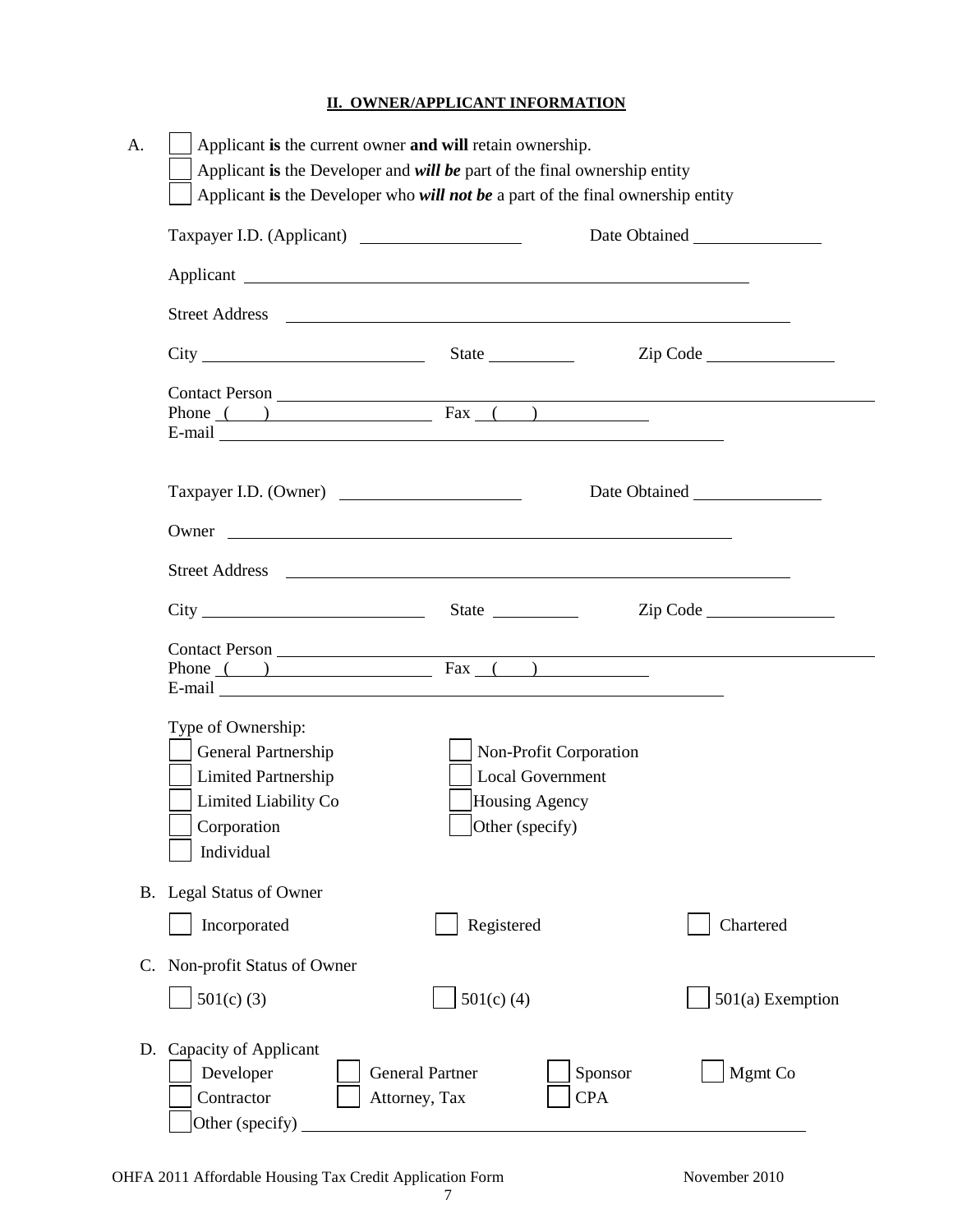E. Contact Person during Application Process:

| Name                                                                                                                                                                                                                                 | Title                                     |
|--------------------------------------------------------------------------------------------------------------------------------------------------------------------------------------------------------------------------------------|-------------------------------------------|
|                                                                                                                                                                                                                                      |                                           |
|                                                                                                                                                                                                                                      |                                           |
|                                                                                                                                                                                                                                      |                                           |
| Phone $\qquad)$                                                                                                                                                                                                                      | $\text{Fax}$ ( )                          |
|                                                                                                                                                                                                                                      | Capacity (i.e. sponsor, consultant, etc.) |
| E-mail <u>example and the set of the set of the set of the set of the set of the set of the set of the set of the set of the set of the set of the set of the set of the set of the set of the set of the set of the set of the </u> |                                           |
|                                                                                                                                                                                                                                      |                                           |

This person(s) will be designated as the contact respecting all issues concerning this application. \* It is the responsibility of the Applicant to notify OHFA of any changes in the contact person. This notification should be sent in writing to the Housing Development Team as soon as the change occurs.

#### **III. CONTACT INFORMATION**

A. Detailed contact information: **Please do not list any personal Social Security Numbers.**

| Developer                                 |                                                                                                                                                                                                                                |  |
|-------------------------------------------|--------------------------------------------------------------------------------------------------------------------------------------------------------------------------------------------------------------------------------|--|
| Contact Person                            |                                                                                                                                                                                                                                |  |
|                                           | Address expression and the contract of the contract of the contract of the contract of the contract of the contract of the contract of the contract of the contract of the contract of the contract of the contract of the con |  |
|                                           | City, State, Zip                                                                                                                                                                                                               |  |
| Phone $($ $)$                             | $\text{Fax}$ ( )                                                                                                                                                                                                               |  |
|                                           |                                                                                                                                                                                                                                |  |
| <b>General Partner or Managing Member</b> |                                                                                                                                                                                                                                |  |
|                                           |                                                                                                                                                                                                                                |  |
|                                           | Address and the contract of the contract of the contract of the contract of the contract of the contract of the contract of the contract of the contract of the contract of the contract of the contract of the contract of th |  |
|                                           |                                                                                                                                                                                                                                |  |
|                                           | Phone ( ) Fax ( ) Percentage of GP Ownership                                                                                                                                                                                   |  |
|                                           |                                                                                                                                                                                                                                |  |
| Contractor Manual Contractor              | Tax Id $\#$                                                                                                                                                                                                                    |  |
| Contact Person                            |                                                                                                                                                                                                                                |  |
|                                           | Address and the contract of the contract of the contract of the contract of the contract of the contract of the contract of the contract of the contract of the contract of the contract of the contract of the contract of th |  |
|                                           |                                                                                                                                                                                                                                |  |
| Phone $($ $)$                             | $\text{Fax}$ ( )                                                                                                                                                                                                               |  |
|                                           |                                                                                                                                                                                                                                |  |
|                                           | Management Company Tax Id #                                                                                                                                                                                                    |  |
| Contact Person                            |                                                                                                                                                                                                                                |  |
|                                           | Address and the contract of the contract of the contract of the contract of the contract of the contract of the contract of the contract of the contract of the contract of the contract of the contract of the contract of th |  |
|                                           |                                                                                                                                                                                                                                |  |
| Phone $($ $)$                             | Fax $($ $)$                                                                                                                                                                                                                    |  |
|                                           |                                                                                                                                                                                                                                |  |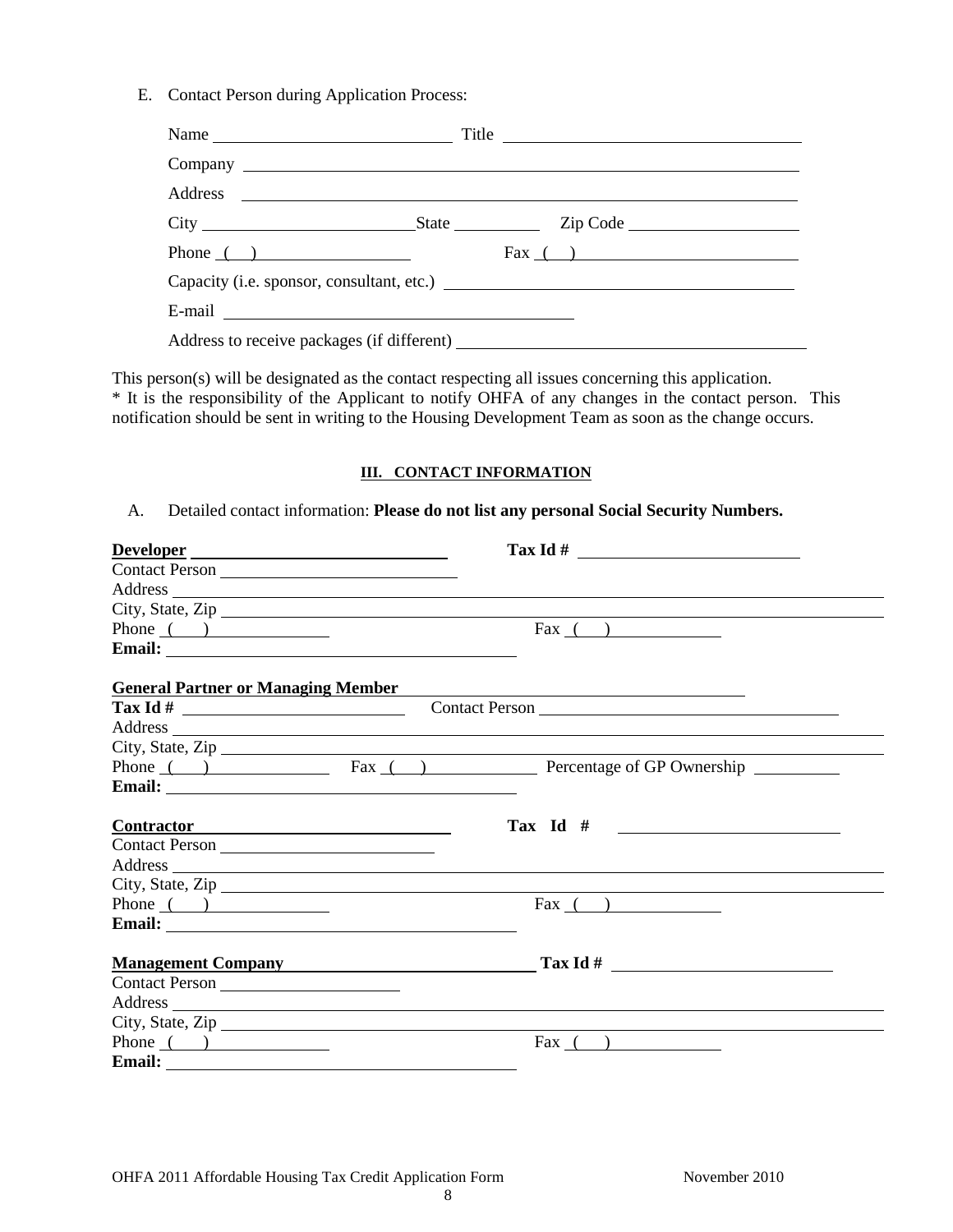| <b>Non-Profit Participant</b>              |                                                                                                                                                                                                                                |  |
|--------------------------------------------|--------------------------------------------------------------------------------------------------------------------------------------------------------------------------------------------------------------------------------|--|
|                                            | $Organization$ $Tax Id #$                                                                                                                                                                                                      |  |
| Contact Person                             |                                                                                                                                                                                                                                |  |
|                                            | Address and the contract of the contract of the contract of the contract of the contract of the contract of the contract of the contract of the contract of the contract of the contract of the contract of the contract of th |  |
|                                            |                                                                                                                                                                                                                                |  |
|                                            | Phone ( ) Fax ( ) Non-Profit Status Non-Profit Status                                                                                                                                                                          |  |
|                                            |                                                                                                                                                                                                                                |  |
|                                            | Consultant/Packager                                                                                                                                                                                                            |  |
|                                            |                                                                                                                                                                                                                                |  |
|                                            | Address                                                                                                                                                                                                                        |  |
|                                            |                                                                                                                                                                                                                                |  |
| Phone $($ $)$                              | $\text{Fax}$ ( )                                                                                                                                                                                                               |  |
|                                            |                                                                                                                                                                                                                                |  |
|                                            |                                                                                                                                                                                                                                |  |
| Contact Person                             |                                                                                                                                                                                                                                |  |
|                                            | Address and the contract of the contract of the contract of the contract of the contract of the contract of the contract of the contract of the contract of the contract of the contract of the contract of the contract of th |  |
|                                            | City, State, Zip                                                                                                                                                                                                               |  |
| Phone $($ $)$                              | $\text{Fax}$ ( )                                                                                                                                                                                                               |  |
|                                            |                                                                                                                                                                                                                                |  |
| Project Architect <b>Project Architect</b> | $\frac{1}{\text{Tax Id}} \frac{H}{H}$                                                                                                                                                                                          |  |
| Contact Person                             |                                                                                                                                                                                                                                |  |
|                                            | Address and the contract of the contract of the contract of the contract of the contract of the contract of the contract of the contract of the contract of the contract of the contract of the contract of the contract of th |  |
| City, State, Zip                           |                                                                                                                                                                                                                                |  |
| Phone $($ $)$                              | Fax $( )$                                                                                                                                                                                                                      |  |
| Email: <u>Email:</u>                       |                                                                                                                                                                                                                                |  |

Add any other development team member for which points are being claimed. Add additional pages as necessary.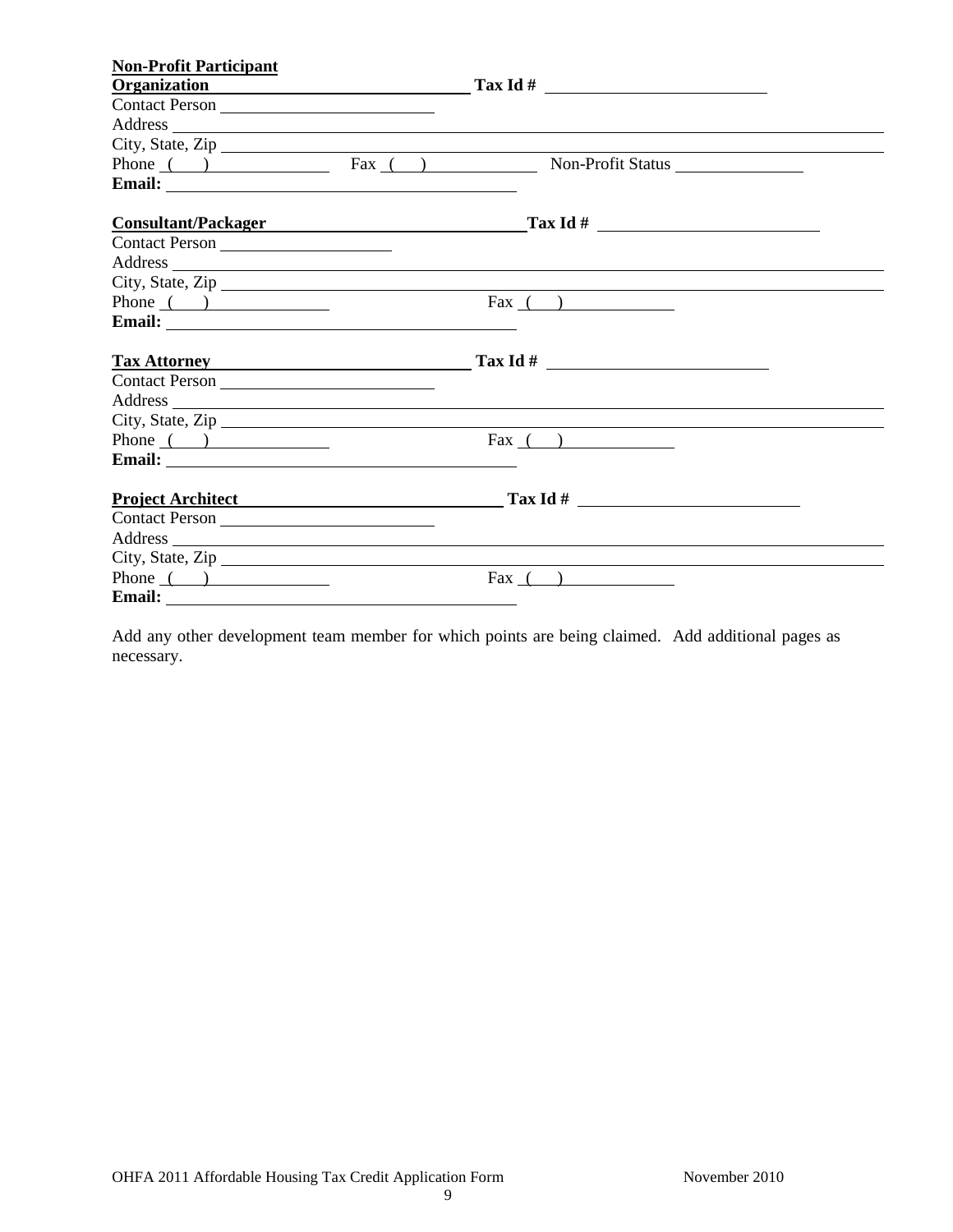#### **IV. APPLICABLE FRACTION DETERMINATION**

**Total Site / Acreage**

|   |                                                               | <b>Number of Units</b> | <b>Amount of Square</b><br>Footage |
|---|---------------------------------------------------------------|------------------------|------------------------------------|
| A | <b>Commercial Use -not common</b>                             | XXXXXXXXXXXXXXXX       |                                    |
| в | <b>Employee or Owner-Occupied Residential</b><br><b>Units</b> |                        |                                    |
| C | <b>Common Use - not including B</b>                           | XXXXXXXXXXXXXXXX       |                                    |
| D | <b>Low Income Residential Units</b>                           |                        |                                    |
| Е | Non Low Income (like Market) Residential<br><b>Units</b>      |                        |                                    |
| F | Total Residential Units - B+D+E                               |                        |                                    |
| G | Total of all Buildings - A +B+C+D+E                           |                        |                                    |

Add lines D and E divide the total by line D. Enter the percentages in the spaces provided. Calculate a percentage for each column, units and square footage.

 $\frac{9}{6}$   $\frac{9}{6}$ 

The lower of the two percentages must be used when calculating credits using the basis method.

| <b>LIHTC Units</b><br>$\bullet$<br><b>HOME Units</b><br>Development Based Assisted Units |                                                                                                                          |                               |                                                                                                    |
|------------------------------------------------------------------------------------------|--------------------------------------------------------------------------------------------------------------------------|-------------------------------|----------------------------------------------------------------------------------------------------|
|                                                                                          | (Rents approved by HUD or other issuer?)                                                                                 | Yes                           | No                                                                                                 |
|                                                                                          | Other Restricted Units (Specify)                                                                                         |                               |                                                                                                    |
|                                                                                          |                                                                                                                          | V. TENANT UTILITY INFORMATION |                                                                                                    |
| А.                                                                                       | Indicate which of the following costs (if any) are paid by the tenant                                                    |                               |                                                                                                    |
|                                                                                          | Heating _______ Hot Water ______ Air Conditioning _____                                                                  |                               | Water                                                                                              |
| $\frac{1}{2}$ Cooking                                                                    | Sewer $\qquad \qquad \qquad$                                                                                             | Electricity                   | Trash                                                                                              |
|                                                                                          | Please specify if utility is gas or electric: ___________________________________<br>Will these be individually metered? |                               |                                                                                                    |
| <b>B.</b>                                                                                | Utility Allowance by bedroom size                                                                                        |                               |                                                                                                    |
|                                                                                          |                                                                                                                          |                               | (Identify MF or SF or by square footage of unit if more than one square footage per bedroom size.) |
|                                                                                          |                                                                                                                          |                               | 0 BDRM \$ 1 BDRM \$ 2 BDRM \$ 2 BDRM \$ 2 BDRM \$                                                  |
|                                                                                          |                                                                                                                          |                               |                                                                                                    |
|                                                                                          | Source of Utility Allowance Information (Check One) Documentation Required<br>(Show how utility allowance derived)       |                               | <u>Tab#2</u>                                                                                       |
|                                                                                          | <b>Public Housing Authority</b>                                                                                          | <b>Utility Company</b>        | Other (Specify)                                                                                    |
|                                                                                          | Effective Date of Source Information:                                                                                    |                               |                                                                                                    |

OHFA 2011 Affordable Housing Tax Credit Application Form November 2010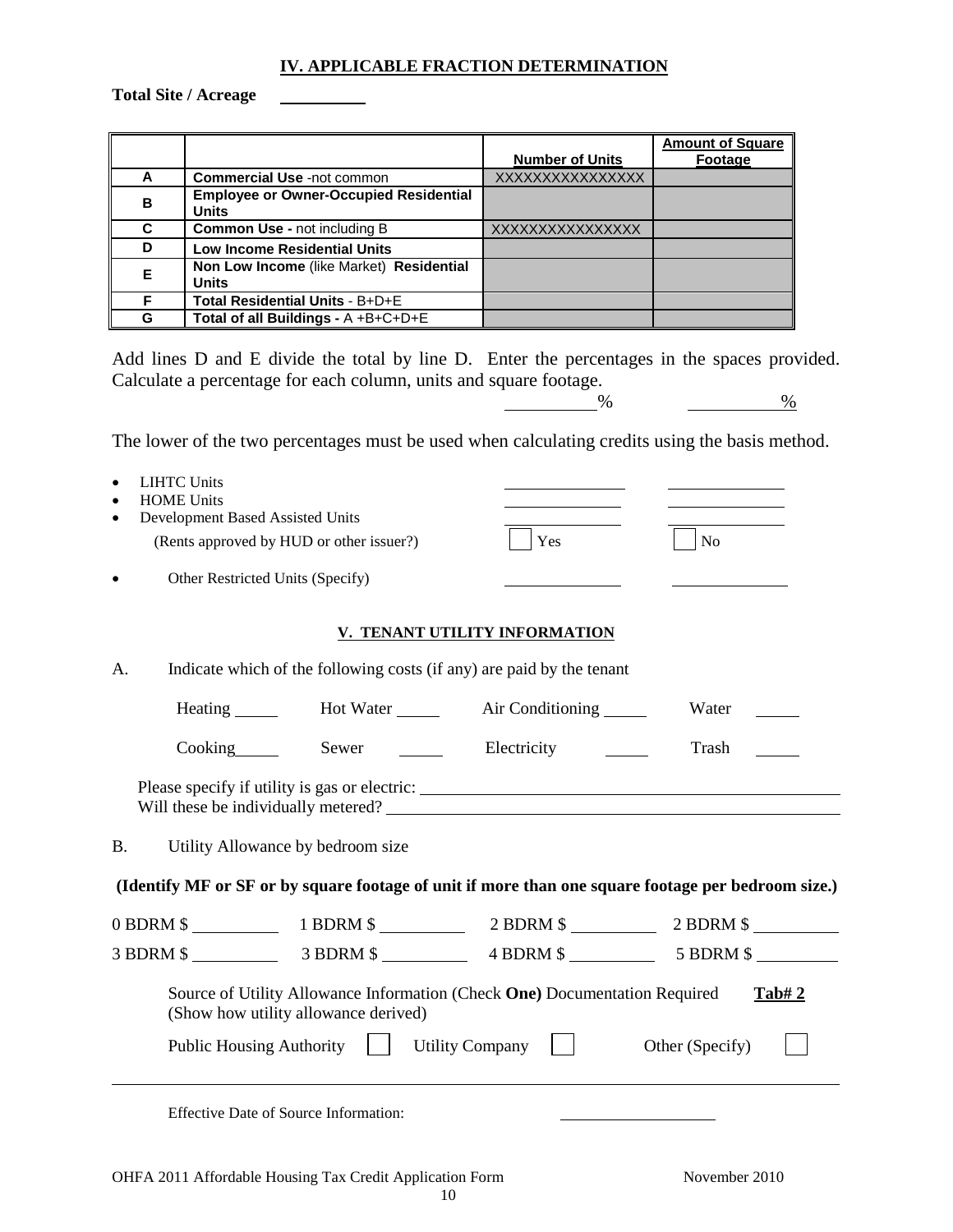#### **VI. DEVELOPMENT FINANCING (SOURCES OF FUNDS)**

#### **A. CONSTRUCTION FINANCING**

List all financing commitments, including grants and tax credit equity. **If the applicant plans to finance part or all of the Development out of its own resources, the applicant must prove to OHFA's satisfaction that such resources are available and committed solely for this purpose.** Any owner equity contributions or deferred fees must also be listed below if the funds will provide a source of financing. Do not include "other" tangible (but not cash) contributions (i.e. discounted materials, fee waivers, etc).

| Source                                                                                                         |                                                                         |                 | Interest                       |                           | Commitment                |  |
|----------------------------------------------------------------------------------------------------------------|-------------------------------------------------------------------------|-----------------|--------------------------------|---------------------------|---------------------------|--|
| No.                                                                                                            | Name of Lender or Other Source                                          | Principal       | Rate                           | Term                      | Date                      |  |
| 1.                                                                                                             |                                                                         |                 | $\%$                           |                           |                           |  |
| 2.                                                                                                             |                                                                         |                 | $\%$                           |                           |                           |  |
| $\overline{3}$ .                                                                                               |                                                                         |                 | $\%$                           |                           |                           |  |
| 4.                                                                                                             |                                                                         |                 | $\%$                           |                           |                           |  |
| 5.                                                                                                             |                                                                         |                 | $\%$                           |                           |                           |  |
|                                                                                                                | <b>Total Residential Construction Funds</b>                             |                 |                                |                           |                           |  |
|                                                                                                                | Complete the following for each Construction Lender or source of funds. |                 |                                |                           |                           |  |
|                                                                                                                |                                                                         |                 |                                |                           |                           |  |
|                                                                                                                |                                                                         |                 |                                |                           |                           |  |
|                                                                                                                |                                                                         |                 |                                |                           |                           |  |
|                                                                                                                |                                                                         |                 |                                | Phone                     |                           |  |
|                                                                                                                | <b>Type:</b> Conventional CDBG<br>$ \cdot $ Federal                     | HOME            | Local Gov't   Owner Equity     |                           |                           |  |
|                                                                                                                |                                                                         |                 |                                |                           |                           |  |
| Private                                                                                                        | State Gov't<br>Taxable Bond<br>$\mathbf{I}$                             | Tax Exempt Bond |                                | Other (Specify)           |                           |  |
|                                                                                                                |                                                                         |                 |                                |                           |                           |  |
| <b>Finance:</b>                                                                                                | Amortizing Loan     Balloon     BMIR *** Loan                           |                 |                                | <b>Credit Enhancement</b> |                           |  |
|                                                                                                                | Forgivable Loan   Grant<br>Deferred Loan                                | Owner Equity    |                                |                           |                           |  |
|                                                                                                                | Other (Specify)                                                         |                 | *** Below Market Interest Rate |                           |                           |  |
|                                                                                                                |                                                                         |                 |                                |                           |                           |  |
|                                                                                                                |                                                                         |                 |                                |                           |                           |  |
|                                                                                                                |                                                                         |                 |                                |                           |                           |  |
|                                                                                                                |                                                                         |                 |                                |                           |                           |  |
|                                                                                                                |                                                                         |                 |                                |                           |                           |  |
| <b>Type:</b> $\Box$ Conventional $\Box$ CDBG<br><b>HOME</b><br>    Local Gov't     Owner Equity<br>$ $ Federal |                                                                         |                 |                                |                           |                           |  |
| Private                                                                                                        | Taxable Bond<br>State Gov't                                             | Tax Exempt Bond | $\Box$ Other (Specify)         |                           |                           |  |
|                                                                                                                |                                                                         |                 |                                |                           |                           |  |
| <b>Finance:</b>                                                                                                | Balloon<br>Amortizing Loan                                              | BMIR *** Loan   | <b>Contract Contract</b>       |                           | Credit Enhancement        |  |
|                                                                                                                | Deferred Loan<br>$\Box$ Forgivable Loan                                 | $\vert$ Grant   |                                | $\Box$ Owner Equity       |                           |  |
|                                                                                                                | Other (Specify)                                                         |                 | *** Below Market Interest Rate |                           |                           |  |
|                                                                                                                |                                                                         |                 |                                |                           |                           |  |
|                                                                                                                |                                                                         |                 |                                |                           |                           |  |
|                                                                                                                |                                                                         |                 |                                |                           |                           |  |
|                                                                                                                |                                                                         |                 |                                |                           |                           |  |
|                                                                                                                |                                                                         |                 |                                |                           |                           |  |
| Conventional<br><b>CDBG</b><br>Federal<br><b>HOME</b><br>Local Gov't<br><b>Owner Equity</b><br>Type:           |                                                                         |                 |                                |                           |                           |  |
| State Gov't<br><b>Taxable Bond</b><br>Other (Specify)<br>Private<br>Tax Exempt Bond                            |                                                                         |                 |                                |                           |                           |  |
|                                                                                                                |                                                                         |                 |                                |                           |                           |  |
| <b>Finance:</b>                                                                                                | Amortizing Loan<br>Balloon                                              | BMIR *** Loan   |                                |                           | <b>Credit Enhancement</b> |  |
|                                                                                                                | Deferred Loan<br>Forgivable Loan                                        | Grant           |                                | <b>Owner Equity</b>       |                           |  |
|                                                                                                                |                                                                         |                 | *** Below Market Interest Rate |                           |                           |  |
|                                                                                                                | Other (Specify)<br>Molze additional conjec of this nage if necessary    |                 |                                |                           |                           |  |

**Make additional copies of this page if necessary.**

#### **VI. DEVELOPMENT FINANCING (SOURCES OF FUNDS) [cont]**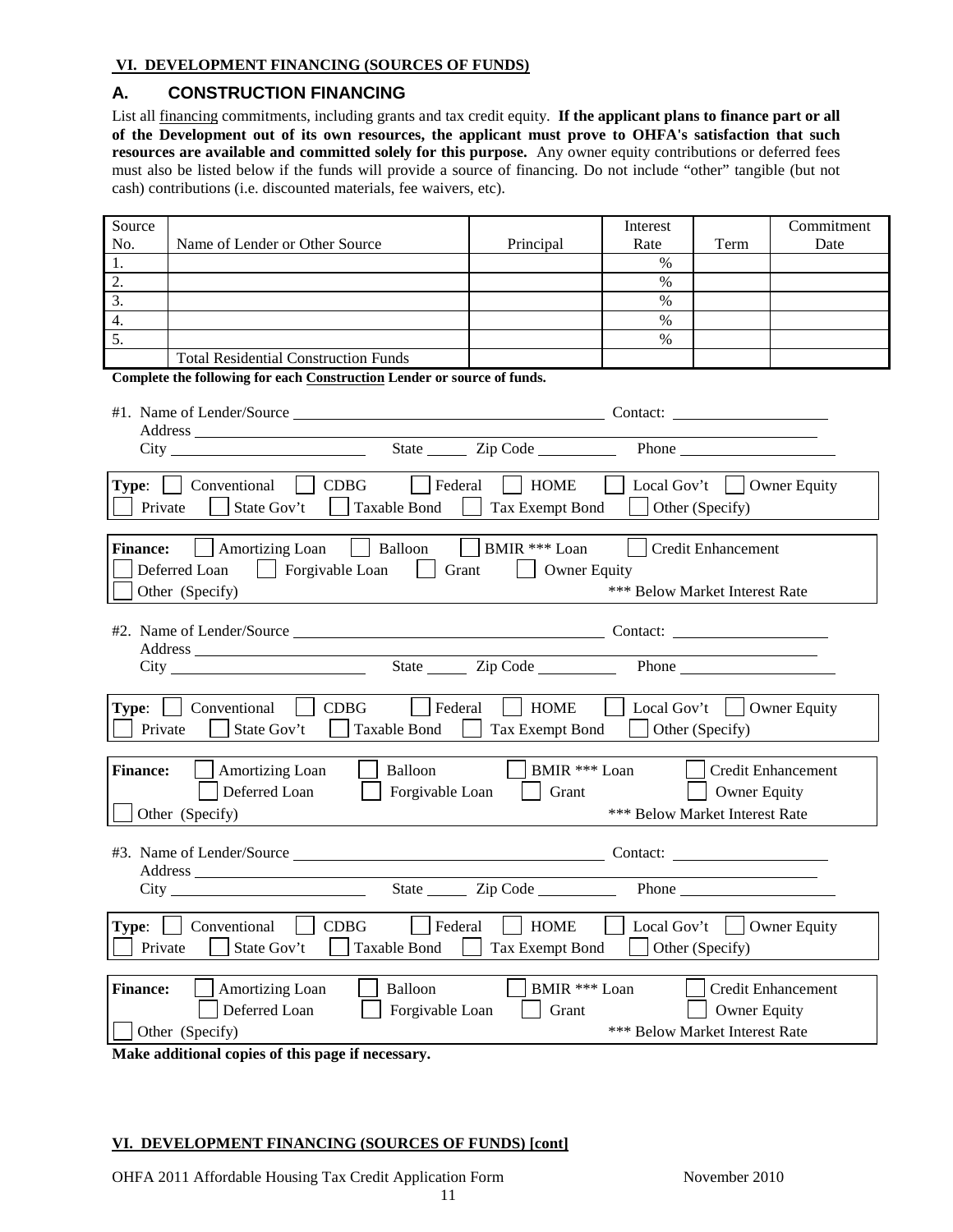#### **B. PERMANENT FINANCING**

List all financing commitments, including grants and tax credit equity.. **If the applicant plans to finance part or all of the Development out of its own resources, the applicant must prove to OHFA's satisfaction that such resources are available and committed solely for this purpose**. Any owner equity contributions or deferred fees must also be listed below if the funds will provide a source of financing. Do not include "other" tangible (but not cash) contributions (i.e. discounted materials, fee waivers, etc).

| Source                                                                                                                                                                                                                                                                       |                                                                                                                                                                                                                                | Principal                            | Interest      | Term/           | <b>Annual Debt</b>                                       | Commitment |
|------------------------------------------------------------------------------------------------------------------------------------------------------------------------------------------------------------------------------------------------------------------------------|--------------------------------------------------------------------------------------------------------------------------------------------------------------------------------------------------------------------------------|--------------------------------------|---------------|-----------------|----------------------------------------------------------|------------|
| No.                                                                                                                                                                                                                                                                          | Name of Lender or Other Source                                                                                                                                                                                                 |                                      | Rate          | Amort           | Service                                                  | Date       |
| 1.                                                                                                                                                                                                                                                                           |                                                                                                                                                                                                                                | \$                                   | $\%$          |                 | \$                                                       |            |
| 2.                                                                                                                                                                                                                                                                           |                                                                                                                                                                                                                                | $\overline{\mathbb{S}}$              | $\%$          |                 | $\overline{\mathbf{s}}$                                  |            |
| 3.                                                                                                                                                                                                                                                                           |                                                                                                                                                                                                                                |                                      | $\frac{0}{0}$ |                 | $\mathbb{S}$                                             |            |
| 4.                                                                                                                                                                                                                                                                           |                                                                                                                                                                                                                                | \$                                   | $\%$          |                 | $\mathbb{S}$                                             |            |
| 5.                                                                                                                                                                                                                                                                           |                                                                                                                                                                                                                                | \$                                   | $\%$          |                 | $\mathbb{S}$                                             |            |
| 6.                                                                                                                                                                                                                                                                           |                                                                                                                                                                                                                                | \$                                   | $\%$          |                 | $\mathcal{S}$                                            |            |
|                                                                                                                                                                                                                                                                              | <b>Subtotal Permanent Financing</b>                                                                                                                                                                                            | \$                                   |               |                 | \$                                                       |            |
|                                                                                                                                                                                                                                                                              | Gross Proceeds Historic Tax Credit                                                                                                                                                                                             | \$                                   |               |                 |                                                          |            |
|                                                                                                                                                                                                                                                                              | <b>Gross Proceeds Low-Income Tax Credits</b>                                                                                                                                                                                   | \$                                   |               |                 |                                                          |            |
|                                                                                                                                                                                                                                                                              | <b>Total Permanent Financing Sources</b>                                                                                                                                                                                       | \$                                   |               |                 |                                                          |            |
|                                                                                                                                                                                                                                                                              | Complete the following for each Permanent Lender or source of funds.                                                                                                                                                           |                                      |               |                 |                                                          |            |
|                                                                                                                                                                                                                                                                              | City the contract of the contract of the contract of the contract of the contract of the contract of the contract of the contract of the contract of the contract of the contract of the contract of the contract of the contr | State <u>Cip</u> Code                |               |                 | the contract of the contract of the contract of<br>Phone |            |
| Private                                                                                                                                                                                                                                                                      | $\vert$ Federal<br><b>Type:</b> $\Box$ Conventional $\Box$ CDBG<br>State Gov't   Taxable Bond<br>$\mathbf{L}$                                                                                                                  | HOME<br>$\pm$<br>Tax Exempt Bond     |               |                 | Local Gov't   $\vert$ Owner Equity<br>Other (Specify)    |            |
| <b>Finance:</b><br>Deferred Loan                                                                                                                                                                                                                                             | Balloon<br>  Amortizing Loan<br>Forgivable Loan<br>Grant                                                                                                                                                                       | BMIR *** Loan<br><b>Owner Equity</b> |               | Other (Specify) | <b>Credit Enhancement</b>                                |            |
|                                                                                                                                                                                                                                                                              |                                                                                                                                                                                                                                |                                      |               |                 |                                                          |            |
| State <u>Cip</u> Code Communication<br>Phone has a series of the series of the series of the series of the series of the series of the series of the series of the series of the series of the series of the series of the series of the series of the series of the<br>City |                                                                                                                                                                                                                                |                                      |               |                 |                                                          |            |
| $\vert$ CDBG<br>Local Gov't   $\vert$ Owner Equity<br>Conventional<br>Federal<br>HOME<br>Type:<br>Private<br>State Gov't<br>Taxable Bond<br>Tax Exempt Bond<br>Other (Specify)                                                                                               |                                                                                                                                                                                                                                |                                      |               |                 |                                                          |            |
| Balloon<br>BMIR *** Loan<br><b>Finance:</b><br>Amortizing Loan<br><b>Credit Enhancement</b><br>Forgivable Loan<br>Other (Specify)<br>Deferred Loan<br>Grant<br><b>Owner Equity</b>                                                                                           |                                                                                                                                                                                                                                |                                      |               |                 |                                                          |            |
| Contact:<br>Address                                                                                                                                                                                                                                                          |                                                                                                                                                                                                                                |                                      |               |                 |                                                          |            |
| State $\_\_\_\_\_\$<br>Zip Code<br>Phone<br>City                                                                                                                                                                                                                             |                                                                                                                                                                                                                                |                                      |               |                 |                                                          |            |
| CDBG<br>Conventional<br>Federal<br><b>HOME</b><br><b>Owner Equity</b><br>Local Gov't<br>Type:<br>State Gov't<br><b>Taxable Bond</b><br>Other (Specify)<br>Private<br>Tax Exempt Bond                                                                                         |                                                                                                                                                                                                                                |                                      |               |                 |                                                          |            |
| Amortizing Loan<br>Balloon<br><b>Credit Enhancement</b><br><b>Finance:</b><br>BMIR *** Loan<br>Grant<br>Other (Specify)<br>Deferred Loan<br>Forgivable Loan<br>Owner Equity                                                                                                  |                                                                                                                                                                                                                                |                                      |               |                 |                                                          |            |

**Make additional copies of this page if necessary.**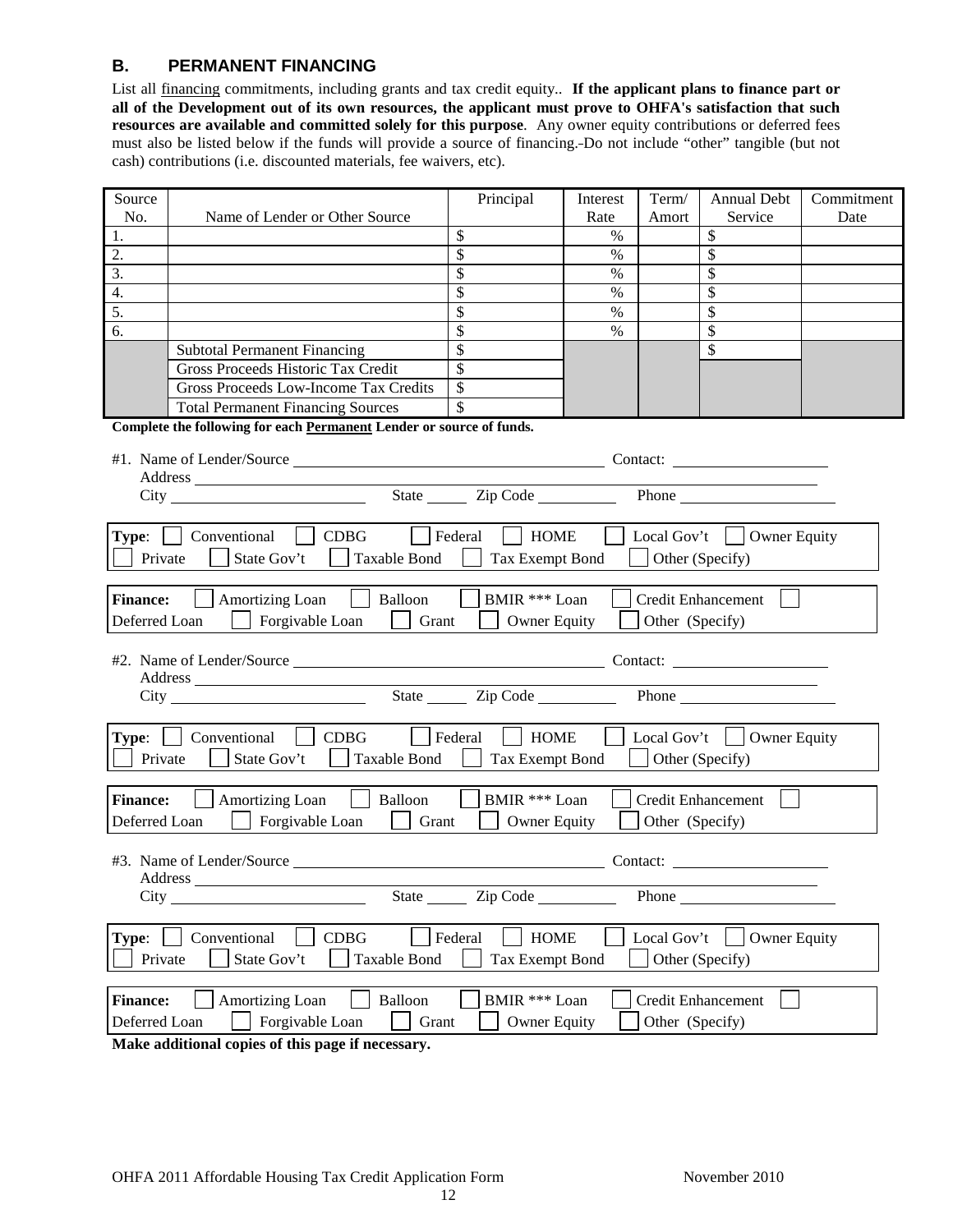## **VII. TAX CREDIT SYNDICATION**

| A. | Tax Credit Syndication (Provide as much information and documentation as is available at time of application.)<br>Does this Development qualify for Historic Rehabilitation Credits? |                                         | Yes                                                                                                                   | No                   |
|----|--------------------------------------------------------------------------------------------------------------------------------------------------------------------------------------|-----------------------------------------|-----------------------------------------------------------------------------------------------------------------------|----------------------|
|    | If yes, what is the credit amount? \$ Estimated Gross Proceeds: \$                                                                                                                   |                                         |                                                                                                                       |                      |
|    |                                                                                                                                                                                      |                                         |                                                                                                                       |                      |
|    | ,我们也不会有什么。""我们的人,我们也不会有什么?""我们的人,我们也不会有什么?""我们的人,我们也不会有什么?""我们的人,我们也不会有什么?""我们的人                                                                                                     |                                         |                                                                                                                       |                      |
| 1. | Actual or anticipated Syndicators or Equity Sources:<br>Name Source                                                                                                                  |                                         | <u> 1990 - John Harry Harry Harry Harry Harry Harry Harry Harry Harry Harry Harry Harry Harry Harry Harry Harry H</u> |                      |
|    | Address                                                                                                                                                                              |                                         |                                                                                                                       |                      |
|    |                                                                                                                                                                                      | State <u>Cip</u> Code <u>Containing</u> | Phone                                                                                                                 |                      |
|    | Contact                                                                                                                                                                              |                                         |                                                                                                                       |                      |
|    | E-mail                                                                                                                                                                               |                                         |                                                                                                                       |                      |
| 2. | Name Source                                                                                                                                                                          |                                         |                                                                                                                       |                      |
|    | Address                                                                                                                                                                              |                                         |                                                                                                                       |                      |
|    |                                                                                                                                                                                      |                                         |                                                                                                                       |                      |
|    | Contact                                                                                                                                                                              |                                         |                                                                                                                       |                      |
|    | E-mail                                                                                                                                                                               |                                         |                                                                                                                       |                      |
|    | <b>Rent Subsidy Anticipated</b>                                                                                                                                                      | <b>VIII. SUBSIDIES</b>                  |                                                                                                                       | <b>Approval Date</b> |
|    | RD (formerly FmHa)                                                                                                                                                                   |                                         | $\%$                                                                                                                  |                      |
|    | HUD Development-Based Section 8 Certificates<br>or HAP Contracts                                                                                                                     |                                         | $\frac{0}{0}$                                                                                                         |                      |
|    | <b>HUD Vouchers</b>                                                                                                                                                                  |                                         | $\%$                                                                                                                  |                      |
|    | <b>HUD Tenant-Based Certificates</b>                                                                                                                                                 |                                         | %                                                                                                                     |                      |
|    |                                                                                                                                                                                      |                                         | $\%$                                                                                                                  |                      |
|    | <b>State</b>                                                                                                                                                                         |                                         | $\frac{0}{0}$                                                                                                         |                      |
|    | Local                                                                                                                                                                                |                                         | $\%$                                                                                                                  |                      |
|    | Owner                                                                                                                                                                                |                                         | $\%$                                                                                                                  |                      |
|    |                                                                                                                                                                                      |                                         | $\frac{0}{0}$                                                                                                         |                      |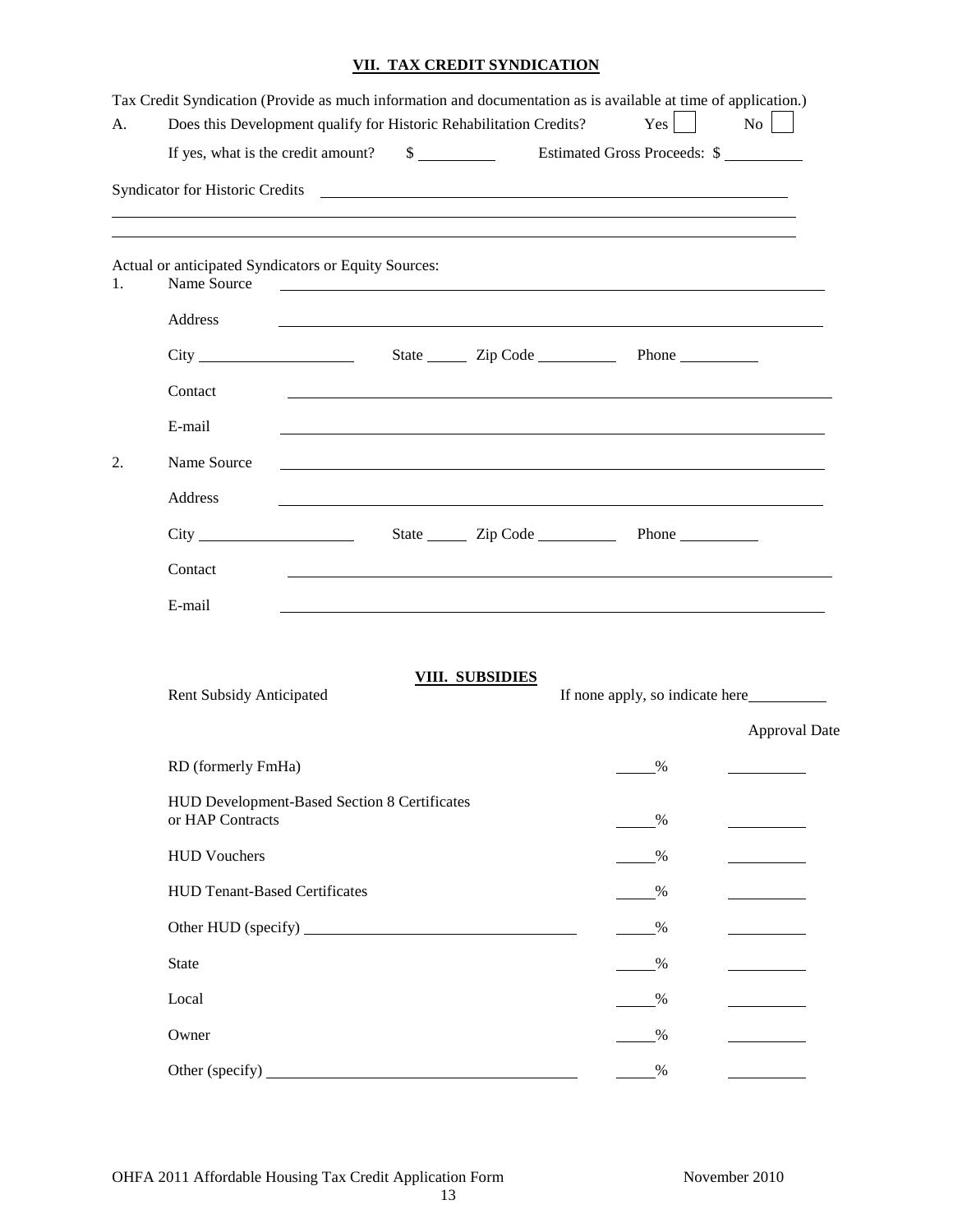

**Instructions are on the first tab.**

**Note!!!**

**Once complete, print the Excel Worksheets and insert as pages 17-25 of this Application. Pro forma should be inserted in Tab 3. If these pages are not included, this is an incurable Failed Threshold item.**

**\*If the spreadsheets do not work for your project, contact OHFA Staff.**



#### *XIV. DEVELOPMENT TIMETABLE*

**Indicate the actual or expected date (INCLUDE DAY) by which the following activities will have been completed.** 

| <b>Actual or Scheduled</b><br>Month/Day/Year             | Activity                              |
|----------------------------------------------------------|---------------------------------------|
|                                                          | <b>Site</b>                           |
|                                                          | Option/Contract                       |
|                                                          | Carryover                             |
|                                                          | Acquisition                           |
|                                                          | Zoning Approval                       |
|                                                          | <b>Tax Abatement</b>                  |
|                                                          | <b>Environmental Review Completed</b> |
|                                                          | Plan                                  |
|                                                          | <b>Conditional Use Permit</b>         |
|                                                          | Variance                              |
|                                                          | <b>Site Plan Review</b>               |
| OHFA 2011 Affordable Housing Tax Credit Application Form | November 2010                         |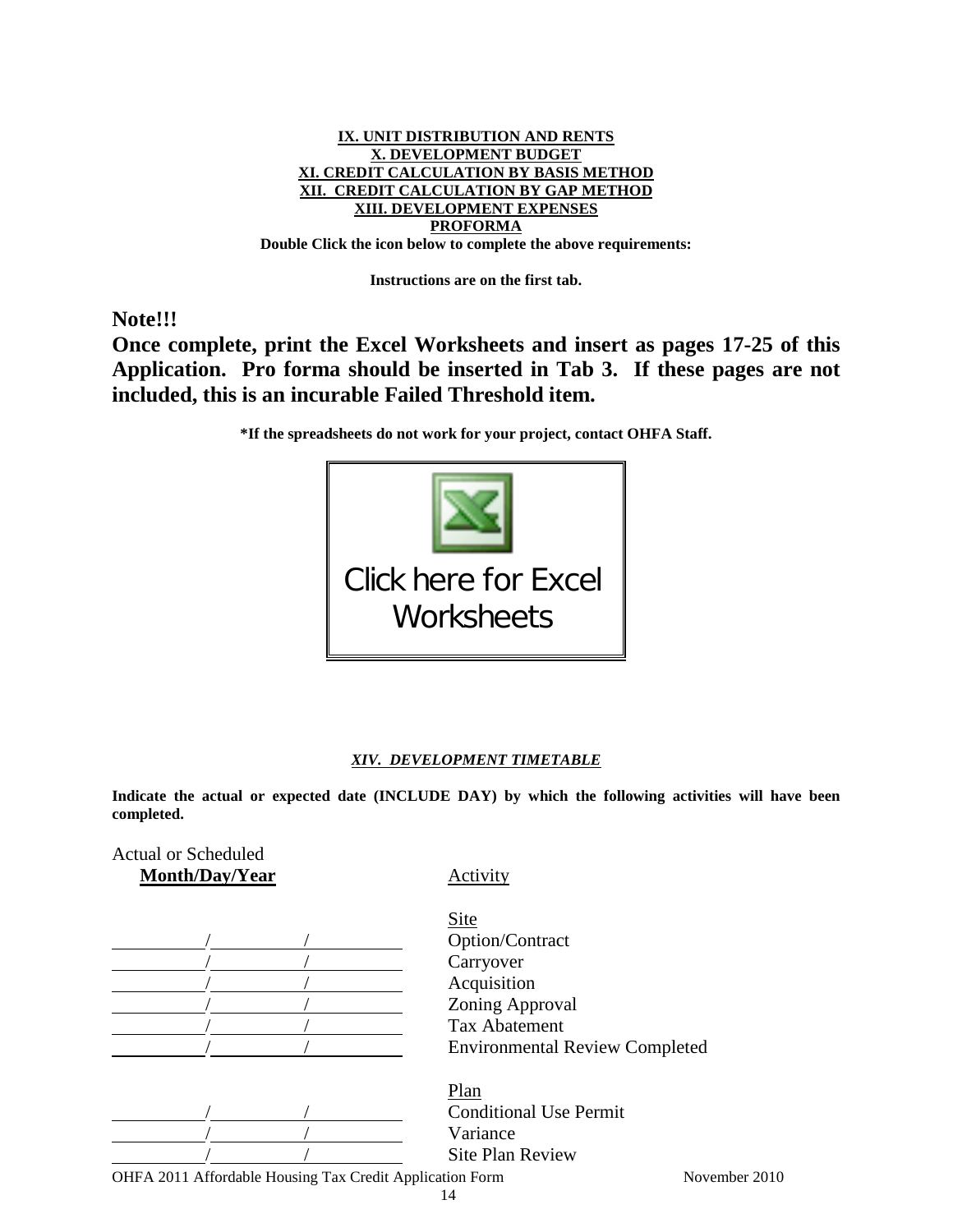|  | <b>Building Permit</b>     |
|--|----------------------------|
|  | Final Plans/Specs          |
|  |                            |
|  | Closing                    |
|  | <b>Property Transfer</b>   |
|  | <b>Construction Finand</b> |
|  | Loan Application           |
|  | <b>Conditional Commi</b>   |
|  | <b>Firm Commitment</b>     |
|  | Closing and Disburs        |
|  |                            |
|  | Construction               |
|  | <b>Construction Start</b>  |
|  | Progress Review            |
|  | <b>Construction Comp</b>   |
|  |                            |
|  | Permanent Financin         |
|  | Loan Application           |
|  | <b>Conditional Commi</b>   |
|  | Firm Commitment            |
|  | Closing and Disburs        |
|  | Other Loans and Gr         |
|  | Type & Source:             |
|  | Application                |
|  | <b>Closing or Award</b>    |
|  |                            |
|  | <b>Equity Syndication</b>  |
|  | Letter of Commitme         |
|  | Partnership Closing        |
|  |                            |
|  | Other                      |
|  | 10% of Developmer          |
|  | Tax Credit Carryov         |
|  | Placed in Service          |

Financing **Commitment** Disbursement

Completion

nancing **Commitment** Disbursement

and Grants

cation n mitment  $\log$ 

lopment Costs Incurred arryover Allocation Occupancy of All Low-Income Units

## **XV. APPLICATION FEE**

Amount of application fee submitted:  $\qquad \qquad$  \$

(Make check payable to **OHFA**)

Refer to Section 330:36-4-3(a)(1) for fee amounts.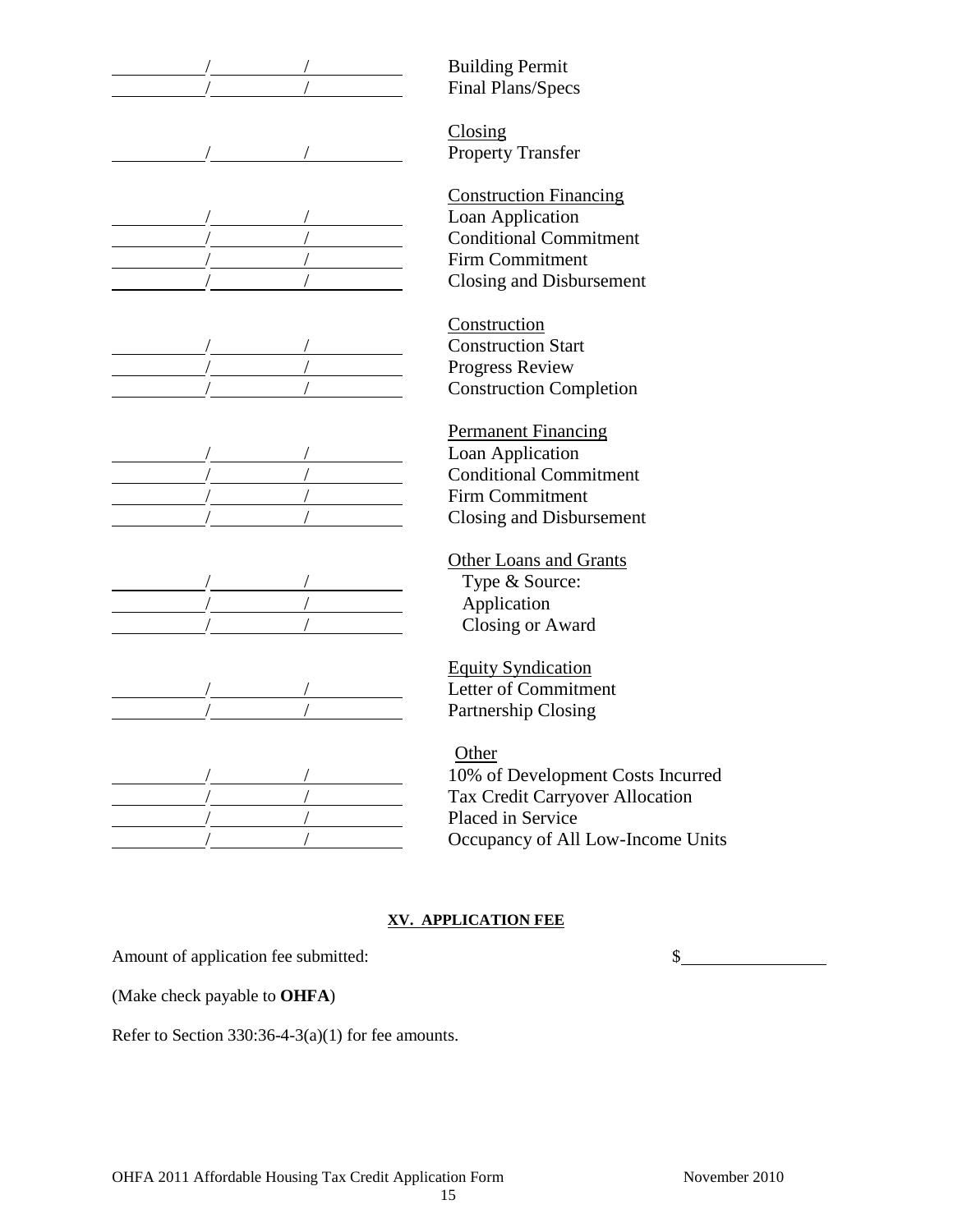#### **XVI. APPLICANT AFFIDAVIT**

| <b>STATE OF</b>  |         |
|------------------|---------|
|                  | $)$ SS: |
| <b>COUNTY OF</b> |         |

The undersigned,  $\qquad \qquad$  , of lawful age, being first duly sworn, on oath says that:

- 1. The undersigned is the duly authorized agent of the Applicant submitting the Affordable Housing Tax Credit Application which is attached to this statement, for the purpose of certifying the facts pertaining to the Application, facts pertaining to the nonexistence of collusion among Applicants and between Applicants and state officials or employees, as well as facts pertaining to not giving or offering of things of value to government personnel in return for special consideration in the allocation of Affordable Housing Tax Credits pursuant to the Application to which this statement is attached.
- 2. The undersigned, being duly authorized, hereby represents and certifies that the foregoing information, to the best of his/her knowledge, is true, complete and accurately describes the proposed Development. The undersigned is fully aware of the facts and circumstances surrounding the making of the Application to which this statement is attached and has been personally and directly involved in the proceedings leading to the submission of such Application. Misrepresentations of any kind will be grounds for denial or loss of the tax credits and may affect future participation in the tax program in Oklahoma.
- 3. Neither the Applicant nor anyone subject to the Applicant's direction or control has been a party (i) to any collusion among Applicants by agreement to refrain from making Application, (ii) to any discussions between Applicants and any state official concerning exchange of money or other things of value for special consideration in granting an Allocation of Affordable Housing Tax Credits, (iii) to paying, giving or donating or agreeing to pay, give or donate to any officer or employee of the State of Oklahoma or to any officer or employee of Oklahoma Housing Finance Agency, any money or other thing of value, either directly or indirectly, in procuring an Allocation of Affordable Housing Tax Credit pursuant to the Application to which this statement is attached.
- 4. The undersigned is responsible (i) for ensuring that the Development consists or will consist of a Qualified Building(s) as defined in the Code, and will satisfy all applicable requirements of federal tax law in the acquisition, rehabilitation, or construction and operation of the Development to receive an Allocation of Affordable Housing Tax Credit, and (ii) for all calculations and figures relating to the determination of the Eligible Basis for the building(s) and understands and agrees that the amount of the Affordable Housing Tax Credit is calculated by references to the figure submitted with this Application, as to the Eligible Basis and Qualified Basis of the Development and individual buildings. The undersigned Applicant certifies that all builder fees, and developer fees are properly disclosed and conform to Section 330:36-4-2.1 (b)(c) of OHFA's Rules.